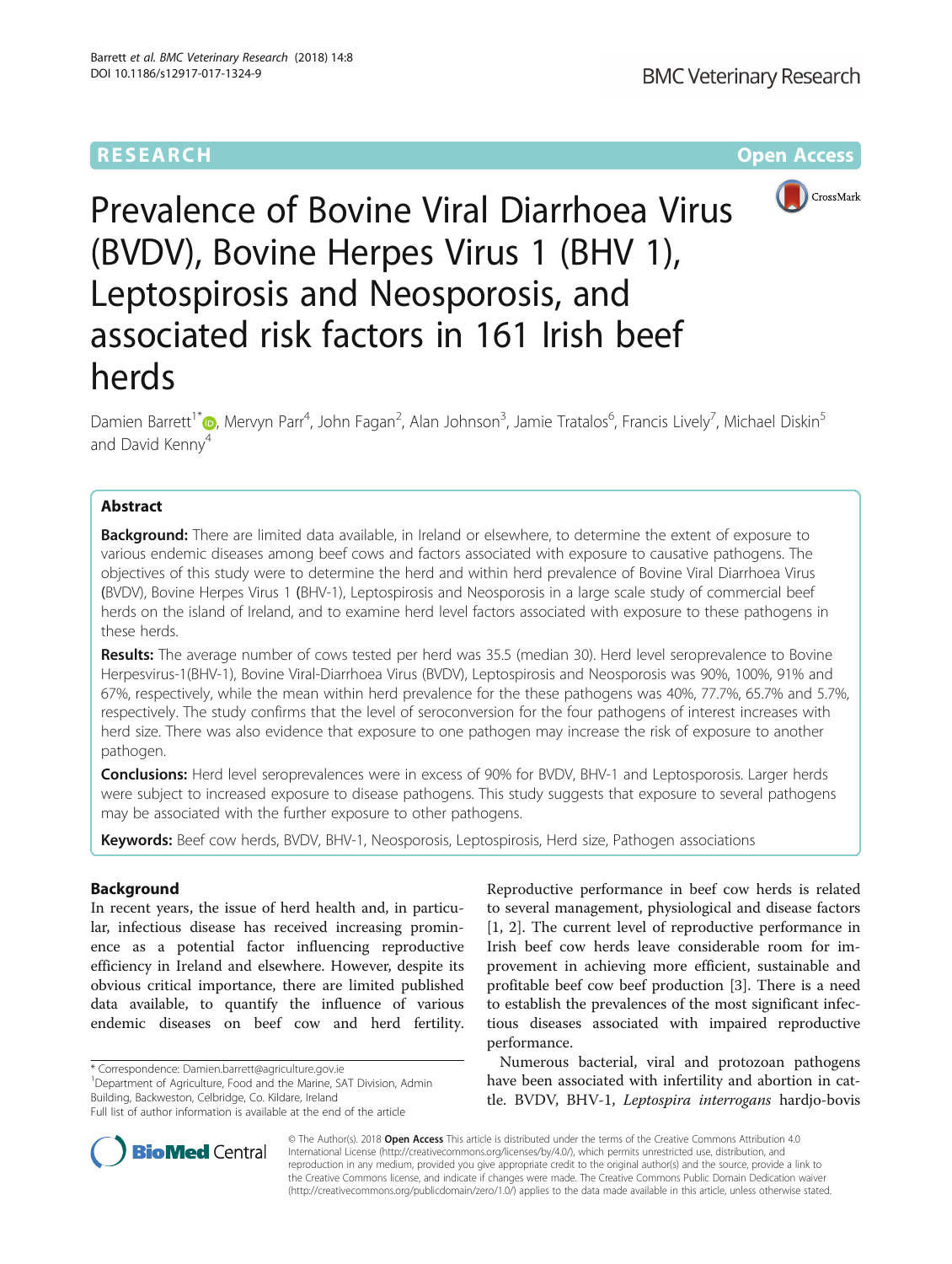and Neospora caninum are four of the most significant pathogens associated with infertility and abortion in Irish cattle. While non-infectious agents probably contribute more to overall reproductive wastage in cattle, there is limited information on the extent and importance of infectious disease on reproductive performance in Irish beef cow herds.

BVDV is a pestivirus which is endemic in the cattle population of several countries and is responsible for a wide range of clinical syndromes, amongst which are immunosuppression and early embryonic death [\[4\]](#page-8-0). In recent years, several countries including the Republic of Ireland and Northern Ireland have initiated national BVD eradication schemes. Data from the national BVD eradication scheme in the Republic of Ireland (initiated in 2012) reveal the presence of one or more BVD virus positive animals is 8.74%, 5.96% and 3.311%, 2.38% of beef herds for the years 2013, 2014, 2015 and 2016, respectively (Graham, personal communication). A recent study showed BVDV seroprevalence of 98% in Irish beef cow beef herds [[5\]](#page-8-0). Furthermore, in a study commissioned by Animal Health Ireland prior to the launch of a national BVD eradication scheme, BVDV was estimated to cost the Irish beef cow industry between €32 and €41 per cow per year [\[6](#page-8-0)].

Bovine herpes virus 1 (BHV-1) is associated with clinical syndromes such as rhinotracheitis, pustular vulvovaginitis and balanoposthitis, abortion, infertility, conjunctivitis and encephalitis in cattle [\[7](#page-8-0), [8\]](#page-8-0). It establishes latent lifelong infection and becomes reactivated during periods of immunosuppression, induced by stressful incidents, resulting in virus excretion when infection becomes re activated [[9\]](#page-8-0). Two recent studies conducted on Irish beef [[10, 11](#page-8-0)] and dairy herds [[11](#page-8-0)] both reported herd level seroprevalence of BHV-1 to be approximately 75% and that this was consistent throughout the country.

Leptospirosis is a bacterial disease of cattle that is characterised by reproductive failure in the form of abortions, stillbirths and birth of weak calves. It is also a zoonotic disease. In cattle, the leptospires of most interest are interrogans hardjo-bovis and -prajitno genotypes (i.e. sub-serovars). A number of studies have reported reduced conception rates in seropositive dairy cows [[12](#page-9-0), [13\]](#page-9-0).A previous study of Irish beef cow herds has shown that 82% of herds were seropositive for leptospirosis, with 40% of cows within those herds seropositive for leptospirosis [[14\]](#page-9-0).

Abortions due to Neospora caninum typically occur during the early second trimester, but may occur throughout gestation. A number of authors have suggested that cattle infected with the parasite are two to 12 times more likely to abort compared with uninfected cattle [[15](#page-9-0), [16](#page-9-0)]. These can be sporadic, endemic or

epidemic-abortions [[17\]](#page-9-0). In a large scale Canadian study, cows seropositive for Neosporosis were 1.43 times more likely to be culled for reproductive inefficiency than seronegative cows [\[18\]](#page-9-0). A recent Australian study of Neosporosis in beef cow herds reported that calving rates were 10.4% lower in herds that had one or more animals positive for Neosporosis [[19](#page-9-0)] As far as the authors of this paper are aware, this is the first serological survey for Neosporosis in Irish beef cow herds.

The objectives of this study were to (i) determine the herd and within herd prevalence of BVDV, BHV-1, Leptospirosis and Neosporosis in a large cohort of commercial beef herds on the island of Ireland, and (ii) examine herd level factors associated with exposure to these pathogens in these herds.

### Methods

### Herd selection and sampling method

In all, 6049 cows in 161 beef cow herds from across the island of Ireland were sampled in this study. Of these, 156 were commercial beef cow herds, including 25 participating in national extension programmes. The remaining five herds were located on state owned research facilities. Blood sampling took place once for each herd over the summer months of either 2014 or 2015, and only spring calving cows within the herds were sampled. Data on herd vaccination and mineral supplementation policies were gathered at the time of sampling.

### Ethical statement on blood sampling

All experimental procedures involving animals were licensed by the Irish Health Products Regulatory Authority (HPRA). Protocols were conducted in accordance with the Cruelty to Animals Act (Ireland 1876, as amended by European Communities regulations 2002 and 2005) and the European Community Directive 86/ 609/EC and were sanctioned by the Teagasc Animal Ethics Committee. Blood samples were collected via the coccygeal vessel into 10 ml non additive containers (Becton Dickenson Vacutainer Systems, Plymouth, UK) for serological analysis.

### Laboratory processing

Sera were centrifuged and aliquots for each test were partitioned into serum vials and frozen at −20 °C pending analysis. Sera were screened using commercially available ELISA kits for BVDV, BHV-1, Leptospirosis and Neosporosis in Department of Agriculture, Food and the Marine Regional Veterinary Laboratory service (RVL). In each case the tests were carried out according to the manufacturer's instructions.

For herds where IBR vaccination was reported, the kit used for BHV-1 was the IDEXX IBR gE kit (IDEXX, Maine, USA). The manufacturer's report a sensitivity of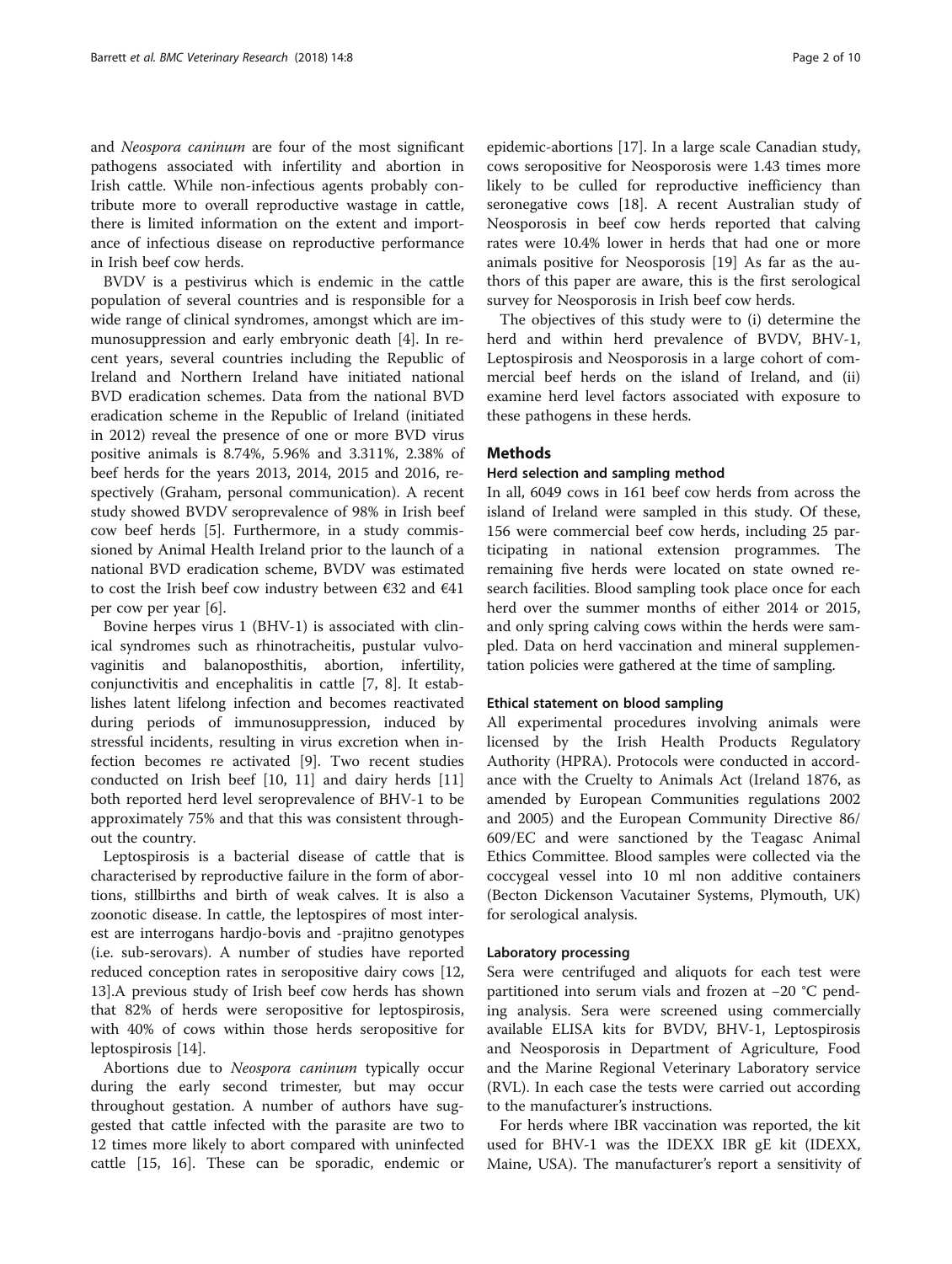<span id="page-2-0"></span>98.41% and a specificity of 99.76%. The cut off for a positive sample was an SN (sample to negative control ratio) value of  $< 0.6$ .

In herds that did not declare an IBR vaccination policy the testing kit used for BHV-1 was the IDEXX IBR gB X3 (IDEXX, Maine, USA). The cut off for a positive sample for this kit was >55% blocking. The manufacturer's report a sensitivity of 100% and a specificity of 99.8%.

The kit used for BVDV antibody was the Svanovir BVD – Ab Bovine Virus Diarrhoea Virus antibody Test (Boehringer Ingelheim Svanova, Uppsala, Sweden). The cut off for a positive result was a PP (percent positivity) value >35. The manufacturer's report a sensitivity of 100% and a specificity of 98.2%.

The kit used for Leptospirosis antibody was the PrioCHECK L.hardjo antibody kit (Thermofischer, Massachusetts, USA). The manufacturer's report a sensitivity of 99% and a specificity of 85%. The cut off for a positive sample was a PP (percent positivity) value of >45%.

The kit used for Neosporosis antibody was the IDEXX Neospora antibody kit (IDEXX, Maine, USA). The manufacturer's report a sensitivity of 97.56% and a specificity of 98.53%. The cut off for a positive sample was a S/P (sample to positive ratio) value of >0.4.

### Herd level BVDV status

The herd level BVDV status for each of the Republic of Ireland herds  $(n = 139)$  was accessed from the Irish Cattle Breeding Federation (ICBF) database for the years 2013, 2014 and 2015. This information was not available for the herds located in Northern Ireland.

## Data management and analysis

Data were collated on Microsoft Excel spreadsheets (Microsoft Corporation, Redmond, WA, USA). Details of the herd demographics for Republic of Ireland herds are presented in Table 1. Only serological data and vaccination history were available for Northern Ireland herds. Each farmer was asked to complete a short questionnaire on vaccination and mineral supplementation

practices in their herd. The vaccination status of the herd was based on the recall of the owner when completing the questionnaire at the time of sampling. We therefore cannot be certain that vaccinations were carried out in full compliance with the manufacturers' instructions. However, where the farmer reported using a BVDV or Leptospirosis vaccine, these herds were removed from the analysis, in order to ensure, in as much as possible, that the analysis only related to naturally occurring infections. In the case of IBR / BHV-1, only marker vaccines have been available in the Republic of Ireland since 2005, and herds using IBR vaccination were tested with the marker vaccine test kit. Both marker and conventional vaccines are available for purchase in Northern Ireland and this may account for some of the seroconversion seen in the NI herds, as the tests we had available could not differentiate between seroconversion due to natural infection and seroconversion due to the use of a non-marker vaccine.

Herd level registration and movement data were obtained from the Irish Department of Agriculture, Food and the Marine's Animal Identification and Movement (AIM) database and the following variables were calculated for each herd: herd size, number of cows, overall mortality rate, calf mortality up to 30 days of age, calves per cow per year and purchase rate. These variables and herd level prevalence of the various serological tests were calculated and entered into the spreadsheet, in addition to herd vaccination history. Statistical analysis was carried out using Stata 14 (StataCorp LP, Texas, USA). A descriptive statistical analysis of the data was initially conducted. In order to examine the potential for regional differences the herds were divided into seven geographical regions (Fig. [1](#page-3-0)) as described by Ryan et al. [\[14](#page-9-0)].

## Relationship between pathogen and within herd seroprevalence

A univariate linear regression analysis was initially carried out using a range of herd level statistics downloaded from the AIM system and with the herd prevalence of

Table 1 Mean and median total herd size, number of cows, overall mortality rate, calf mortality rate up to 30 days, the number of calves per cow per year and purchase rate among Republic of Ireland herds in the study

| Region         | Herd Size |        | No cows |        | Mortality Rate |        | Calf Mortality rate up to 30 days |        | Calves per cow per year |        | Purchase rate |        |
|----------------|-----------|--------|---------|--------|----------------|--------|-----------------------------------|--------|-------------------------|--------|---------------|--------|
|                | Mean      | Median | Mean    | Median | Mean           | Median | Mean                              | Median | Mean                    | Median | Mean          | Median |
|                | 88        | 79     | 46.9    | 41.5   | 5.3            | 5.4    | 2.8                               |        | 0.98                    |        | 16.2          | 16.6   |
| 2              | 78        | 67     | 33.9    | 32.5   | 4.2            | 3.1    | 2.2                               |        | 0.87                    | 0.97   | 17.5          | 13.8   |
| 3              | 190       | 134    | 74.5    | 54     | 4.5            | 3.6    | 4.9                               | 4.23   | 0.85                    | 0.99   | 15.8          | 15.6   |
| $\overline{4}$ | 131       | 116    | 42.7    | 43     | 3.4            | 2.1    | 4.1                               | 3.3    | 0.93                    |        | 26.7          | 13.5   |
| .5             | 158       | 136    | 58.4    | 49     | 3.6            | 3.3    | 4.6                               | 3.6    | 0.95                    |        | 20.5          | 16.3   |
| 6              | 172       | 135    | 57.4    | 53.5   | 3              | 2.9    | 3.4                               | 2.9    | 0.86                    |        | 15.9          | 13.1   |
| Overall        | 145       | 114    | 53.8    | 46     | 3.7            | 3.2    | 3.7                               | 2.7    | 0.9                     |        | 18.6          | 13.85  |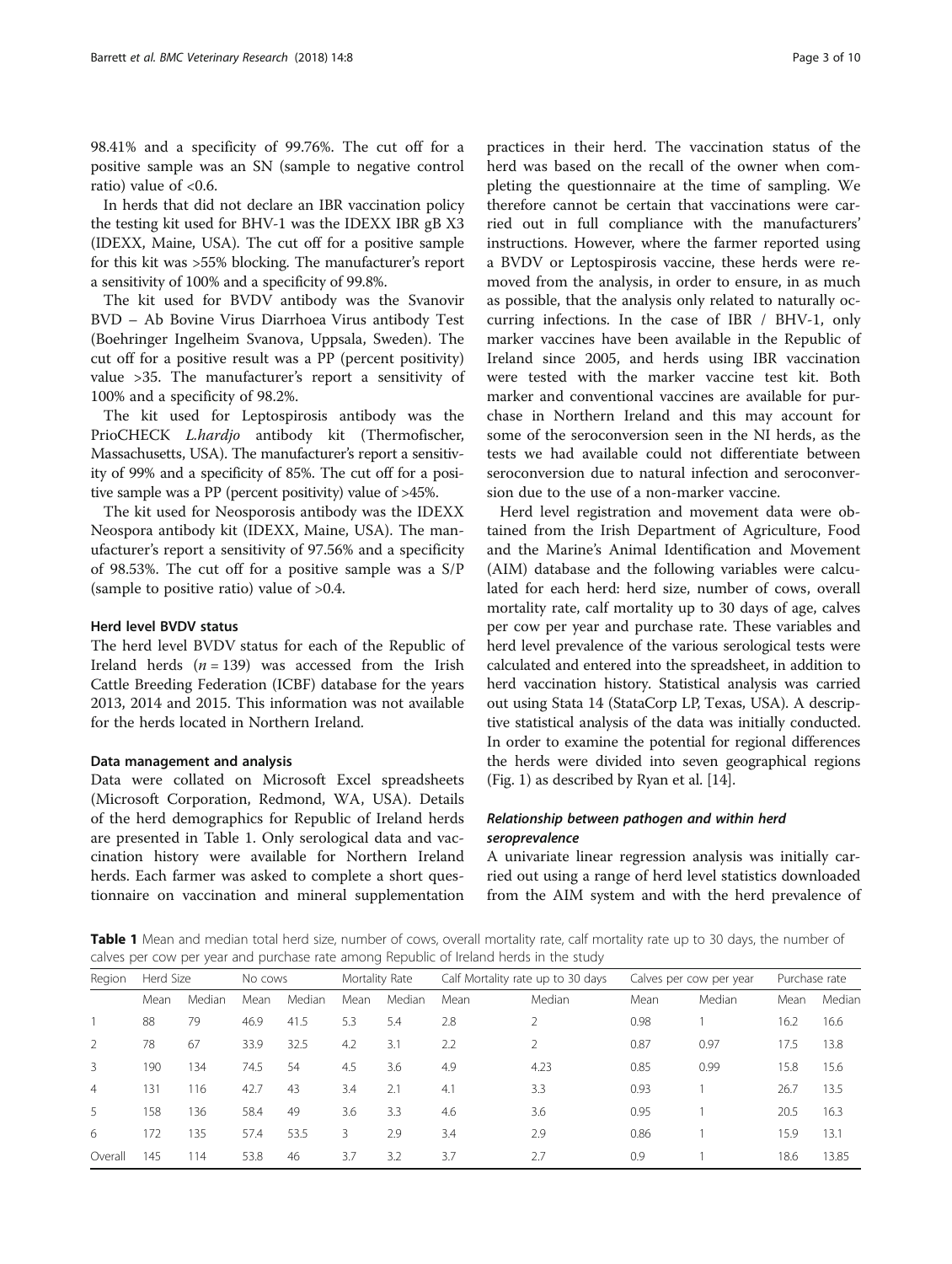<span id="page-3-0"></span>

each pathogen as the dependent variable of interest. Variables with a  $P$  value less than 0.2 were then considered for inclusion in a multivariate linear regression model for each pathogen (Tables [4,](#page-4-0) [6](#page-5-0) and [9](#page-6-0) and 11). Variables with a P value >0.05 were removed from the model in a stepwise fashion, until the variables remaining in the final model all reached a  $P$  value <0.05. For Leptospirosis and BVDV data from only nonvaccinating herds were included in the statistical model.

### Logistic regression for BVD eradication scheme herd status

In order to identify independent variables for inclusion in a multivariate model for BVDV, univariate logistic

regressions was calculated. The dependent variable was the disclosure of BVDV positive calves in the course of the national BVDV eradication scheme, from the inception of the scheme until 2015. Variables with a P value less than 0.2 were considered for inclusion in the multivariate model. Variables with a P value >0.05 were removed from the model in a stepwise fashion, until the variables remaining in the final model had a P value <0.05, as outlined for the linear regression analysis above.

## Results

There were 14, 18, 16, 17, 48, 26 and 22 herds in Regions 1 to 7 respectively. The mean total herd size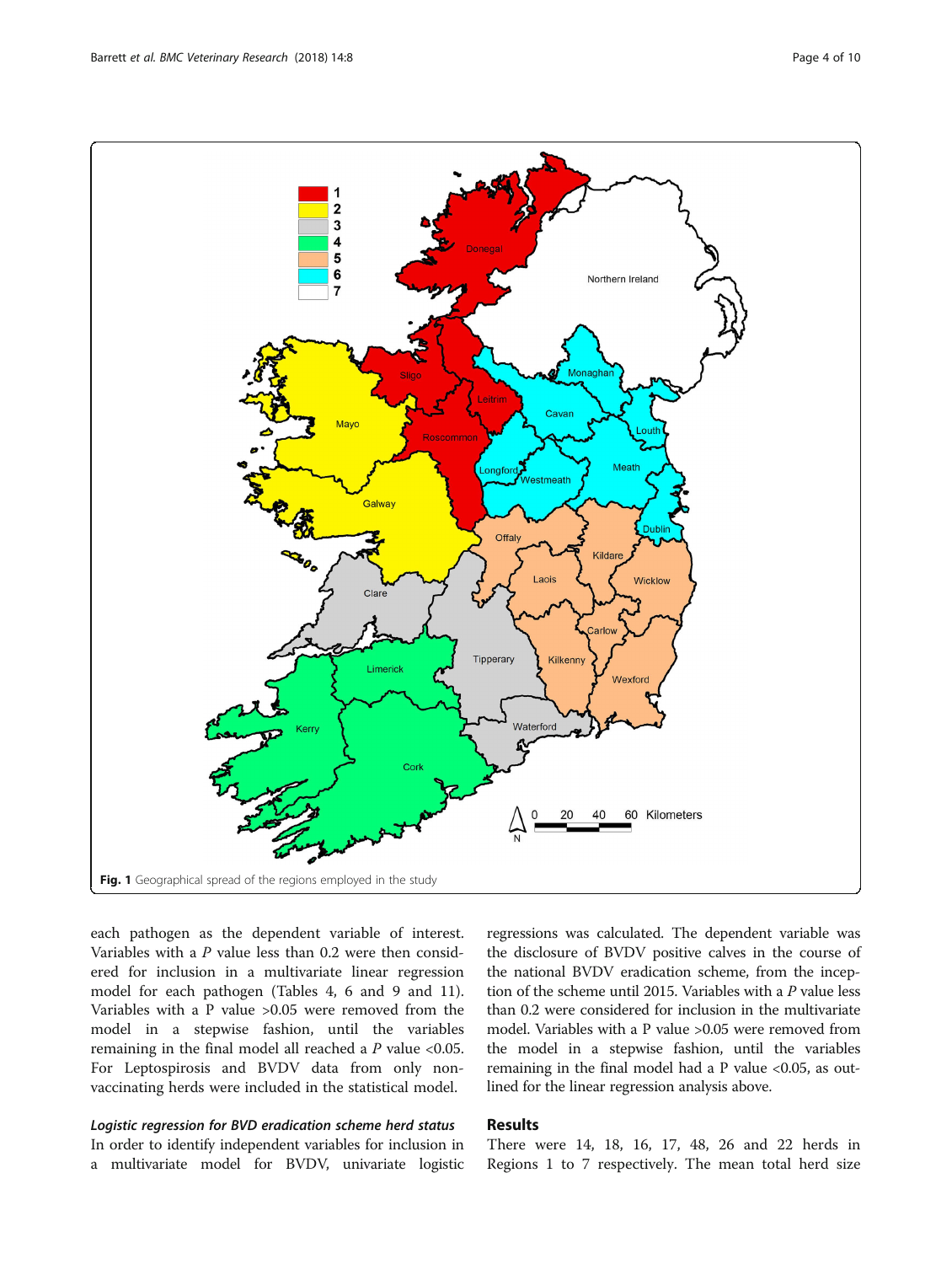<span id="page-4-0"></span>was 145.0, which varied from 82.4 (median 70.0) in Region 1 to 172.0 (median 135.0) in Region 4 (Table [1](#page-2-0)). The mean number of calves born per herd (which was a proxy for the number of breeding cows in the herd) was 53.8 overall (median 46), and similar to the herd size varied from 33.9 (median 36.0) (Region 1) up to 58.4 (median 49.0) (Region 3). The average number of cows tested per herd was 35.5 (median 30). The mean level of overall herd mortality was 3.7% (median 3.2%), ranging from 4.7% (median 3.8%) % in Region 1 to 3.0% (median 2.9%) in region 4. Although the mean level of calf mortality up to 30 days of age was also 3.7% (median 2.7%), this ranged from 2.4% (median 2%) in region 1, to 4.6% (median 3.6%) in region 3. The overall mean rate of purchases into the herds was 18.6, (median 13.85), and this varied from 15.9 (median 13.1) (region 4) to 21.4 (median 16.6) (region 1) (Table [1](#page-2-0)). There were no clear geographic patterns observed between regions and between herds.

#### Seroprevalence data

For BHV-1, the herd seroprevalence was 90% overall (Table 2, and this ranged from 76% in region 3 to 100% in Region 7. The mean within herd seroprevalence for BHV-1was 39.8%, and ranged from 11.1% in the Region 2 up to 45.5% in Region 7. Overall, 18% of herds were vaccinating for IBR, and this ranged from 11.5% in the Republic of Ireland to 45.5% in Northern Ireland. Results from the multivariate regression model indicated a positive association between BHV-1 seroprevalence and the herd prevalence of Neosporosis, the disclosure of BVDV positive animals within the BVD eradication scheme, herd size, and mortality rate (all age groups) (Table 3). There was a negative association between BHV-1 seroprevalence and calf mortality up to 30 days of age as well as with overall herd mortality.

Table 2 Herd sero prevalence and the percentage of herds vaccinating for BHV-1, the mean and median number of cows tested per herd, and the mean and median within herd BHV-1 sero prevalence

Table 3 A linear regression model of BHV-1sero prevalence with Neospora within herd prevalence, the disclosure of BVD virus positive animals in the herd, herd size, the number of animals dead per year, mortality rate, mortality rate up to 30 days as predictors which fit

|                                                                                                   | Coef.    | Std.<br>Err. | $\ddagger$ | P > t | 95% Conf.<br>interval |          |
|---------------------------------------------------------------------------------------------------|----------|--------------|------------|-------|-----------------------|----------|
| Neospora within herd<br>sero prevalence                                                           | 0.852    | 0.369        | 2.11       | 0.022 | 0.123                 | 1.562    |
| Disclosure of BVD virus<br>positive animals in herd                                               | 11.466   | 5.249        | 2.18       | 0.031 | 1.083                 | 21.851   |
| Herd Size                                                                                         | 0.139    | 0.049        | 2.84       | 0.05  | 0.042                 | 0.236    |
| Overall mortality                                                                                 | $-2.416$ | 0.977        | $-2.47$    |       | $0.015 -4.350$        | $-0.483$ |
| Mortality rate                                                                                    | 3.716    | 1.325        | 2.80       | 0.006 | 1.095                 | 6.337    |
| Mortality rate up to<br>30 days of age                                                            | $-0.186$ | 0.076        | $-2.45$    |       | $0.015 -0.337$        | $-0.036$ |
| Intercept                                                                                         | 15.654   | 6.649        | 2.35       | 0.020 | 2.501                 | 28.807   |
| Number of observations $=139$<br>$F(6, 132) = 4.3$<br>$Prob > F = 0.0005$<br>$R$ -square = 0.1636 |          |              |            |       |                       |          |

Adj  $R-$  squared = 0.1256

 $Root MSE = 27.85$ 

For BVDV, the herd seroprevalence was 100% in all regions (Table 4). The mean within herd seroprevalence of BVDV was 77.7%, and ranged from 42.8% in Region 2 up to 88.3% in Region 7. Overall, 32.3% of herds were vaccinating for BVDV, and this ranged from 23.5% in regions 4 and 5 to 57.1% in Region 1. The linear regression model for BVDV seroprevalence, showed associations with the seroprevalence of Neosporosis, the overall number of cattle that died in the herd in 2014, and the calves produced per cow in 2014 (Table [5](#page-5-0)).

One or more BVDV virus positive animals were found in 46 of the 139 (34%) Republic of Ireland herds since the inception of the compulsory BVD programme in the

Table 4 The herd sero prevalence for BVDV, the mean and median within herd BVDV sero prevalence, percentage of herds vaccinating for BVD, and the percentage of herds where a BVDV animal was disclosed

| <b>SEID DIEVAIELICE</b> |                        |                               |       |                                |  |  |  |  |
|-------------------------|------------------------|-------------------------------|-------|--------------------------------|--|--|--|--|
| Region                  | % BHV-1<br>vaccination | BHV 1 Herd<br>sero prevalence |       | BHV-1Within<br>Herd Prevalence |  |  |  |  |
|                         |                        |                               | Mean  | Median                         |  |  |  |  |
| 1                       | 0                      | 90                            | 49.2  | 54.8                           |  |  |  |  |
| $\overline{2}$          | 11.1                   | 83                            | 18.6  | 10.6                           |  |  |  |  |
| 3                       | 12.5                   | 94                            | 48.2  | 46.3                           |  |  |  |  |
| $\overline{4}$          | 11.8                   | 76                            | 30.6  | 26.9                           |  |  |  |  |
| 5                       | 8.8                    | 94                            | 44.1  | 48.2                           |  |  |  |  |
| 6                       | 25.0                   | 96                            | 36.1  | 33.1                           |  |  |  |  |
| 7                       | 45.5                   | 100                           | 52.3  | 44.5                           |  |  |  |  |
| Overall                 | 18.0                   | 90                            | 39.79 | 38.1                           |  |  |  |  |

| Region        | BVDV Herd Sero<br>prevalence | <b>BVDV Within</b><br>Herd Sero<br>prevalence |        | % BVD<br>vaccination | % herds with<br><b>BVD</b> virus<br>positive calves |
|---------------|------------------------------|-----------------------------------------------|--------|----------------------|-----------------------------------------------------|
|               |                              | Mean                                          | Median |                      |                                                     |
|               | 100                          | 71.7                                          | 68     | 57.1                 | 50                                                  |
| $\mathcal{P}$ | 100                          | 42.8                                          | 37.7   | 38.9                 | 28                                                  |
| 3             | 100                          | 87.8                                          | 93.7   | 25.0                 | 50                                                  |
| 4             | 100                          | 81                                            | 98.1   | 23.5                 | 18                                                  |
| 5             | 100                          | 69.3                                          | 72.9   | 23.5                 | 23                                                  |
| 6             | 100                          | 80.5                                          | 88.4   | 32.5                 | 35                                                  |
| 7             | 100                          | 88.3                                          | 96     | 36.4                 | <b>NA</b>                                           |
| Overall       | 100                          | 77.7                                          | 85.2   | 32.3                 | 34                                                  |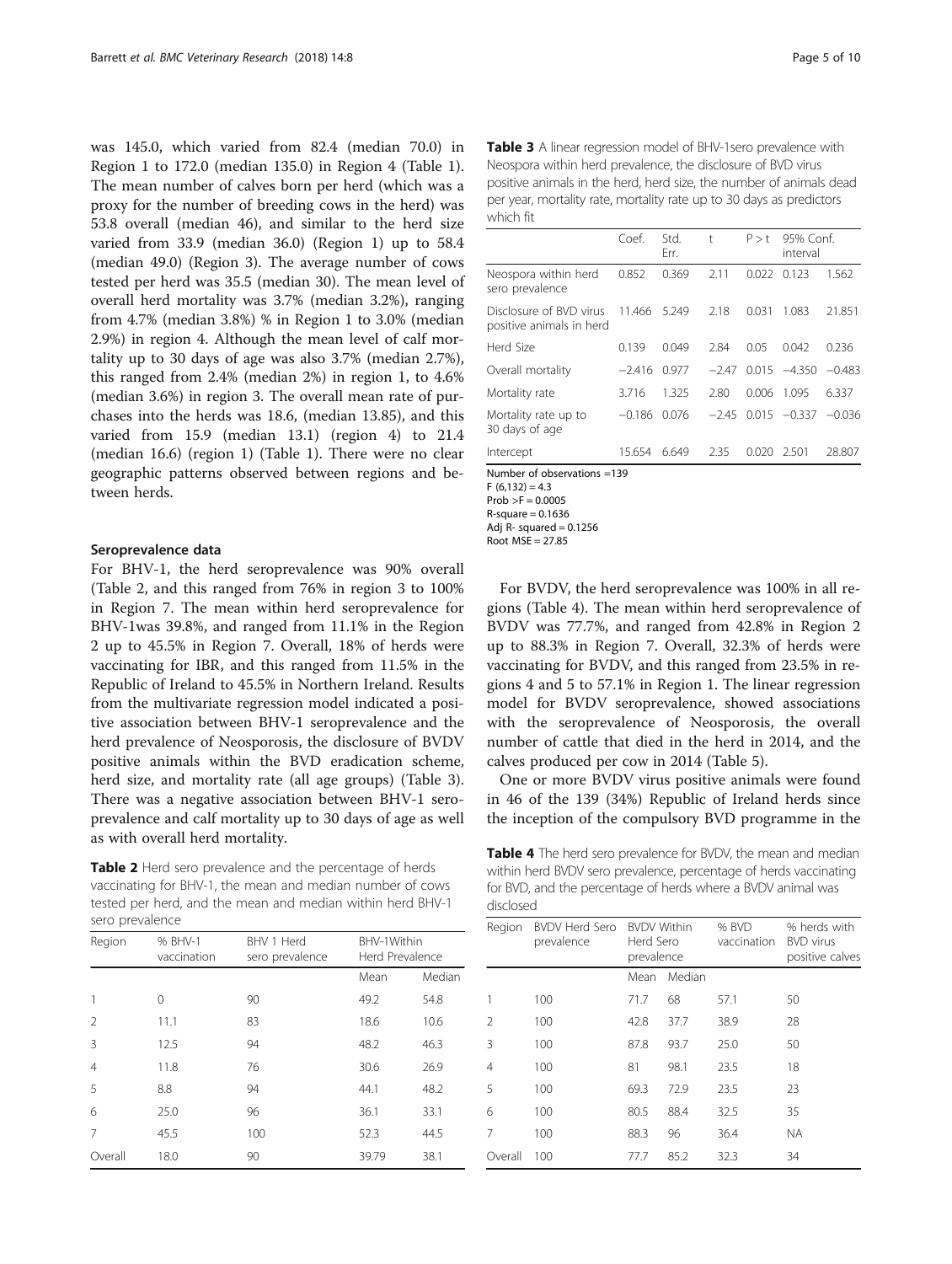<span id="page-5-0"></span>Table 5 A linear regression model of BVDV sero prevalence with Neospora canium within herd prevalence, the number of animals dead per year, and calves per cow per year as predictors which fit

|                                         | Coef.     | Std.<br>Err. | t    |       | $P > t$ 95% Conf.<br>interval          |         |  |  |
|-----------------------------------------|-----------|--------------|------|-------|----------------------------------------|---------|--|--|
| Neospora within<br>herd sero prevalence | 0.807     | 0.402        | 2.01 | 0.048 | 0.008                                  | 1.606   |  |  |
| Overall mortality                       | 1.550     | 0.561        | 2.76 | 0.007 | 0.435                                  | 2.665   |  |  |
| Calves per<br>cow per year              | $-30.431$ |              |      |       | $13.401 - 2.27 0.026 - 57.059 - 3.804$ |         |  |  |
| Intercept                               | 93.377    | 12.341 7.57  |      | 0.000 | 68.856                                 | 117.898 |  |  |
| Number of obconvisions -02              |           |              |      |       |                                        |         |  |  |

Number of observations =93

 $F(3,89) = 4.50$  $Prob > F = 0.0055$ 

 $R$ -square = 0.1317

Adj R- squared  $= 0.1025$ 

 $Root MSE = 23.47$ 

Republic of Ireland (Table [4](#page-4-0)). The annual incidence of herds where BVDV positive animals were founded for 2013, 2014 and 2015 were 12.2%, 7.9% and 9.3%. The disclosure of BVD virus positive animals was associated with increasing herd size and increasing BHV-1seroprevalence (Table 6).

For Leptospirosis, the overall herd seroprevalence was 91%, and this ranged from 80% in Region 1 to 100% in Region 7 (Table 7). The mean within herd seroprevalence of leptospirosis was 65.7%, and ranged from 43.4% in Region 4 up to 73.3% in Region 6. Overall, 47.2% of herds were vaccinating for Leptospirosis, and this ranged from 23.5% in Regions 4 to 78.6% in Region 1. There was an association between the use of BVDV vaccine in the herd, the herd size and the purchasing patterns, particularly in 2014 and the Leptospirosis seroprevalence in the Leptospirosis linear regression model (Table 8).

For Neosporosis, the herd prevalence was 67% overall, and this ranged from 44% in Region 2 to 85% in Region 6 (Table [9](#page-6-0)). The mean within herd seroprevalence of Neosporosis was 5.7%, and ranged from 2.2% in Region 2 up to 7.4% in Region 1. Linear regression revealed a negative association between Neosporosis and both (i) the disclosure of BVDV positive animals in the herd

Table 6 The presence of BVD virus positive animals in the herd logistic regression model

|                                                                                                                                      | Odds ratio Std. Frr. z |       |         |       | $P > z$ 95% Conf.<br>interval |       |
|--------------------------------------------------------------------------------------------------------------------------------------|------------------------|-------|---------|-------|-------------------------------|-------|
| No cows in herd                                                                                                                      | 1.025                  | 0.010 | 2.62    | 0.009 | 1.006                         | 1045  |
| BHV-1herd sero<br>prevalence                                                                                                         | 1.013                  | 0.006 | 2.02    | 0.044 | 1.000                         | 1026  |
| Intercept                                                                                                                            | 0.118                  | 0.056 | $-4.51$ |       | $0.000 \quad 0.046$           | 0.298 |
| No of observations $=139$<br>LR chi 2 $(2) = 12.98$<br>Prob $>$ chi 2 = 0.0015<br>Pseudo R $2 = 0.0735$<br>Log likelihood $=-81.755$ |                        |       |         |       |                               |       |

Table 7 Herd seroprevalence and within herd sero prevalence and percentage of herds vaccinating for Leptospirosis

| Region  | Herd Sero<br>Prevalence | Within Herd<br>Sero Prevalence |        | % Leptosporisis<br>vaccination |  |
|---------|-------------------------|--------------------------------|--------|--------------------------------|--|
|         |                         | Mean                           | Median |                                |  |
| 1       | 80                      | 79.2                           | 77.7   | 78.6                           |  |
| 2       | 83                      | 70.4                           | 81.4   | 50.0                           |  |
| 3       | 94                      | 68.2                           | 68.8   | 31.3                           |  |
| 4       | 88                      | 43.4                           | 45.9   | 23.5                           |  |
| 5       | 94                      | 72.6                           | 83.3   | 52.9                           |  |
| 6       | 96                      | 73.3                           | 78.6   | 45.0                           |  |
| 7       | 100                     | 60.7                           | 72.2   | 50.0                           |  |
| Overall | 91                      | 65.7                           | 75.4   | 47.2                           |  |

during the BVDV eradication scheme and (ii) herd BHV-1seroprevalence (Table [10\)](#page-6-0).

### **Discussion**

This study describes the herd level characteristics of a large scale study of over 6000 beef cows from 161 herds and is the first study of its kind to be conducted across the island of Ireland. The serological sampling and analysis for the four pathogens of interest was carried out specifically for the purposes of the study. To the knowledge of the authors, no previous study has concurrently examined multiple pathogens in the same beef cows, which facilitates the study of potential associations amongst these pathogens on economically important outcomes at herd level. As part of our study we combined seroprevalence data, a targeted brief herd questionnaire, data on the BVDV status of each herd from the ICBF database, and animal identification and movement data (AIM data) for the first time within an Irish context. This is one of the first studies in Europe to integrate data from the national cattle identification and movement database with disease prevalence data, to

Table 8 A linear regression model of leptosporosis sero prevalence with number of cattle purchased in marts and herd size as predictors which fit

|                                 | Coef.  | Std. Frr. t |       |       | $P > t$ 95% Conf. interval |        |  |  |
|---------------------------------|--------|-------------|-------|-------|----------------------------|--------|--|--|
| Herd vaccinating<br><b>BVD</b>  | 27.979 | 12.373      | 2.26  | 0.027 | 3.293                      | 52.664 |  |  |
| No of mart<br>purchases in 2014 | 0.247  | 0.081       | 3.03  | 0.003 | 0.084                      | 0.041  |  |  |
| Herd size                       | 0.093  | 0029        | 3 2 1 | 0.002 | 0035                       | 0.151  |  |  |
| Intercept                       | 44.929 | 5.013       | 8.96  | 0.000 | 34.928                     | 54.93  |  |  |
|                                 |        |             |       |       |                            |        |  |  |

Number of observations =73

 $F(3.69) = 9.92$  $Prob > F = 0.000$  $R$ -squared = 0.3013

Adj R- squared  $= 0.2709$ Root MSE = 23.942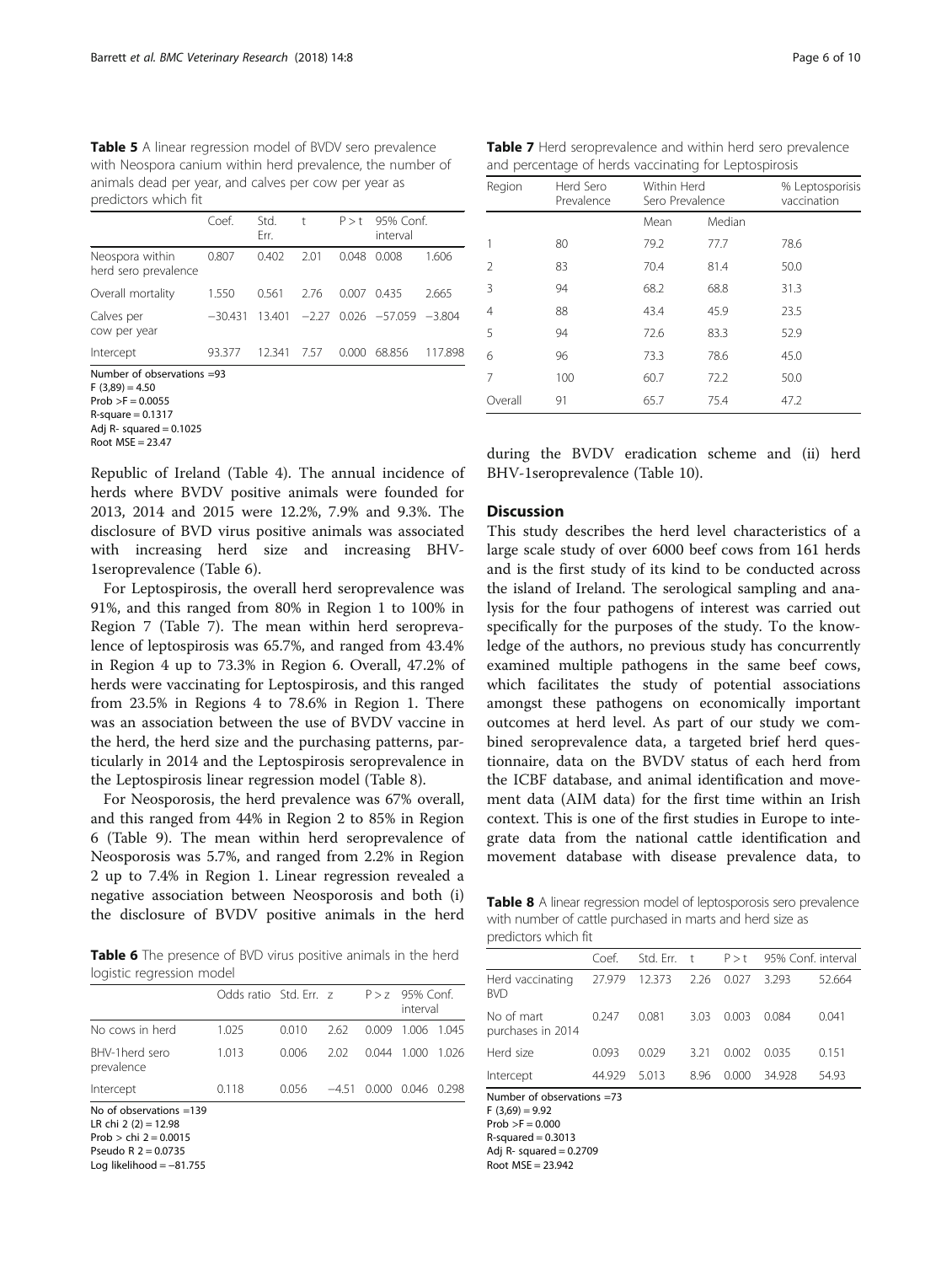<span id="page-6-0"></span>Table 9 Herd and within herd seroprevalences for Neospora canium

| Region         | Neospora herd sero prevalence | Within Herd Prevalence |        |  |  |
|----------------|-------------------------------|------------------------|--------|--|--|
|                |                               | Mean                   | Median |  |  |
|                | 60                            | 7.4                    | 6.6    |  |  |
| $\mathcal{P}$  | 44                            | 2.2                    | 0      |  |  |
| 3              | 75                            | 4.5                    | 2.05   |  |  |
| $\overline{4}$ | 76                            | 6.2                    | 3.3    |  |  |
| 5              | 71                            | 6                      | 3.9    |  |  |
| 6              | 85                            | 5.9                    | 5      |  |  |
| 7              | 55                            | 6.9                    | 2.45   |  |  |
| Overall        | 67                            | 5.7                    | 3.7    |  |  |

identify risk factors associated with the occurrence of BHV-1, BVDV, Leptospirosis and Neosporosis.

Increasing herd size emerged as a factor associated with seroconversion to BHV-1, BVDV and Leptospirosis, and the disclosure of BVDV positive animals. Herd size has previously been documented as a significant risk factor associated with exposure to these pathogens in Ireland [[5, 11](#page-8-0), [14](#page-9-0), [20](#page-9-0)]. Similar experiences have been documented internationally for several pathogens. Increasing herd size increases the probability of an individual animal becoming exposed to pathogens and becoming a carrier animal, and is a well recognised risk factor for the occurrence of disease. Larger herds are likely to have management practices which could predispose them to exposure to the pathogens. Additionally the purchase of animals into the herd is often required to achieve increased herd size but this too is an acknowledged risk factor associated with exposure to pathogens.

There were numerous associations identified between the pathogens under investigation. For example, the seroprevalence of BHV-1was associated with the seroprevalence of Neosporosis, and the disclosure of BVDV

Table 10 A linear regression model of Neospora caninum sero prevalence with BHV-1sero prevalence and the disclosure of BVD virus positive calves as predictors which fit

|                                                                           | Coef.    | Std. Frr. | $+$     | P > t | 95% Conf.<br>interval |          |
|---------------------------------------------------------------------------|----------|-----------|---------|-------|-----------------------|----------|
| BHV-1Herd sero<br>prevalence                                              | 0.045    | 0.018     | 2.45    | 0.016 | 0.008                 | 0.082    |
| Disclosure of<br>BVD virus positive<br>animals in herd                    | $-2.355$ | 1.171     | $-2.01$ | 0.046 | $-4.671$              | $-0.040$ |
| Intercept                                                                 | 4.531    | 0.907     | 5.00    | 0.000 | 2.739                 | 6.325    |
| Number of observations $=139$<br>$F(2,136) = 4.18$<br>$Prob > F = 0.0173$ |          |           |         |       |                       |          |

 $R$ -squared = 0.0579 Adj  $R-$  squared = 0.044 Root  $MSE = 6.357$ 

positive calves in the herd. Indeed, the role of co-infection has been previously described by Van Leeuwen et al. [\[15](#page-9-0)], where cows seropositive for Bovine Leukaemia Virus (BLV) were 1.5 times more likely to be seropositive for Neosporosis than BLV seronegative cows. Another possible explanation is that infection with one of the pathogens could facilitate infection with another. The role of BVDV, in particular, as an immunosuppressive agent is well documented [\[4](#page-8-0)].

## BHV-1

In addition to herd size and associations with other pathogens increased BHV-1 seroprevalence was associated with increased overall herd mortality rates. Previous studies have reported herd level seroprevalences of 77% and 74% in Northern Ireland and the Republic of Ireland, respectively [[5](#page-8-0), [20](#page-9-0)]. The 90% BHV-1 herd prevalence reported in the present study would indicate that BHV-1 is endemic in the Irish cattle population. The level of herd prevalence described here is probably related to the relatively large size of the participating herds. An earlier study also found a significant association between BHV-1 seroprevalence and herd size in Ireland [\[11](#page-8-0)]. Previous studies have reported IBR vaccine usage of 1.8% and 11% in the Republic of Ireland and Northern Ireland respectively [\[11](#page-8-0), [20](#page-9-0)]. The comparable levels of IBR vaccination in the present study, were 11.5% and 45.5% respectively, which is a marked increase on the previous studies by Cowley et al., [\[11,](#page-8-0) [20](#page-9-0)]. This may reflect a greater awareness of animal health issues among the owners of our study herds employed here, which included research herds and herds participating in Knowledge Transfer demonstration programmes.

#### BVDV seroprevalence

Previous studies have described herd level seroconversion to BVDV in excess of 98% in both the Republic of Ireland and Northern Ireland [\[5](#page-8-0), [20\]](#page-9-0). Similar levels of herd seroconversion to BVDV have been reported in England and Wales [[21](#page-9-0)]. In our study 32% of herds were vaccinated for BVD, which is substantially greater than the rates of 2.2% in the Republic of Ireland and 16% in Northern Ireland reported in studies of beef herds [\[5](#page-8-0), [20\]](#page-9-0). We found evidence of an association between seroprevalence of both BVDV and Neosporosis. BVDV seroprevalence was also positively associated with the total herd mortality (2014) in the herd. There was a negative association between the calves produced per cow per year (2014) and increased BVDV seroprevalence in the herd. Both of these findings are not unexpected as BVDV infection is associated with increased calf morbidity, increased mortality as well as early embryonic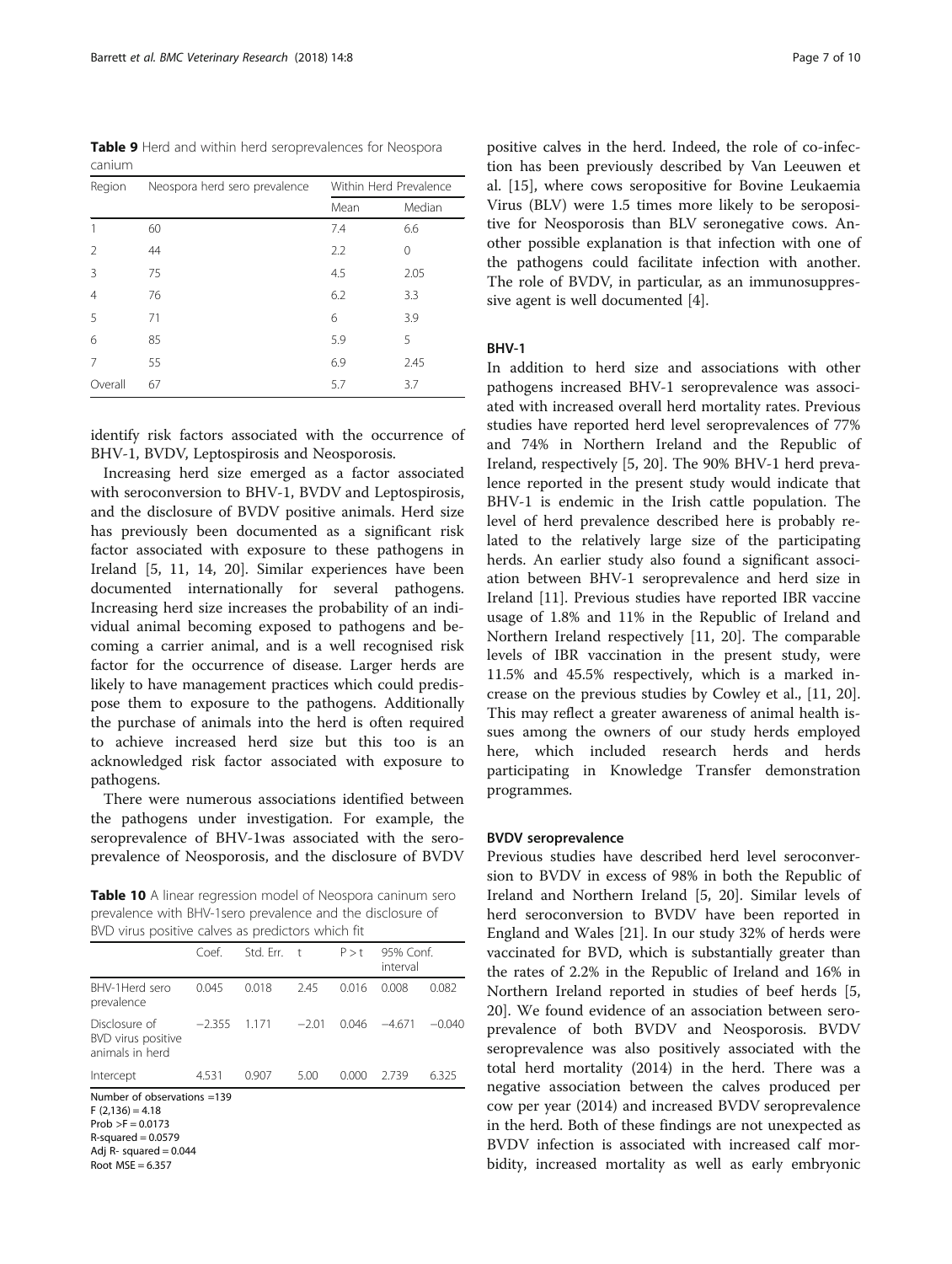death [\[22](#page-9-0)], which would decrease the number of calves per cow per year.

#### Disclosure of BVD virus positive calves

The disclosure of BVDVpositive calves was related to the seroprevalence of BHV-1and herd size. One third of the Republic of Ireland study herds participating in the national BVD eradication scheme reported one or more BVD virus positive calves in the initial 3 years of the scheme [\[23\]](#page-9-0). The disclosure of BVDV positive calves in many of the herds in this study could account for the high levels of herd and within herd seroconversion observed. Herd size was a significant risk factor in this study which is consistent with previous Irish reports [[24\]](#page-9-0). It is of note that the disclosure of BVDV positive calves in the herds in this study was consistently higher than herds in the general population as recorded as part of the Irish national BVD eradication scheme [\[23](#page-9-0)].

### Leptospirosis seroprevalence

In addition to herd size, the seroprevalence of Leptospirosis was associated with the level of livestock mart purchases in 2014. It is difficult to determine the significance of this, as it was only found to reach statistical significance in 2014. This association is likely to be biosecurity related, and was associated with movement of animals between holdings and spread within holdings.

In this study there was evidence of seroconversion among 90% of non-vaccinating herds, which was greater than the 82% herd level seroprevalence described in a previous Irish study of beef cow herds [\[14](#page-9-0)] (Table [7](#page-5-0)). The mean within herd seroprevalence was 75%, which was almost twice the rate of the 40% seroprevalence described by Ryan et al., [\[14](#page-9-0)]. That study concluded it was likely that there were carrier animals actively transmitting leptospires at the seroprevalences described in their study. They also described a regional effect in relation to Leptospirosis seroprevalence, although no such pattern was observed in our study. They also reported a positive association between herd seroprevalence and herd size. Previously, Leptospirosis was described as independent of region and rainfall [[25\]](#page-9-0). A previous UK study has described a 24.2% seroprevalence in beef herds [[26\]](#page-9-0). The high within herd seroprevalence in our study is probably related to the fact that beef calves spend relatively more time in contact with adult cows than do dairy calves and there is consequently a greater risk of exposure to carrier animals in the herd. In addition, this contact is greater during winter housing, where calves tend to be kept on creep areas and are able to enter a pen of calved cows, some of which may be carriers. In this study, almost half of herds (47%) were vaccinating for Leptospirosis, which is substantially greater than the 3% described by Ryan et al., [[14\]](#page-9-0).

### Neospora seroprevalence

The herd seroprevalence for Neosporosis of 67% reported here is almost identical to that of a similar study in Australian beef cow herds [\[19](#page-9-0)], which also reported a within herd seroprevalence similar to our findings. The within-herd prevalence of Neosporosis was relatively low compared to the other three pathogens studied, which probably reflects the fact that transmission of Neosporosis, is, for the most part vertical [[27\]](#page-9-0). A previous US study found prevalence was lower among beef cows grazed on pasture as opposed to housed cows [[28\]](#page-9-0). This might suggest that horizontal transmission, or exposure from a point source, could account for herds with a higher within herd seroprevalence. Exposure to Neospora caninum has previously been associated with the presence of dogs and wild canine species such as foxes on the farm [[15, 16](#page-9-0)]. In our study, participants were not asked about the presence of dogs on the farm, but it is worthy of further consideration. The seroprevalence of Neosporosis was associated with the seroprevalence of BHV-1and the disclosure of BVDV positive animals in the herd. Seroconversion to Neosporosis has also previously been linked to the presence of BVDV exposure in herds [\[15](#page-9-0)].

The farmers that participated in our study volunteered to do so and were not evenly distributed across the island of Ireland. Region did not emerge as a significant variable in any of the multivariate analyses and the disease prevalences in the various regions were broadly similar. While this study may not be representative of beef cow herds overall, participating herds came from a wide range of sizes, which enabled us to adequately investigate the effect of herd size.

While there are few perfect serological tests available, the tests that were used in this study were of a high sensitivity and specificity. We are confident that the tests BHV-1, BVDV and Letporosis provided areflection of the sero status of the animals tested. However, given the dynamics of the host parasite interaction and the characteristics of neospora serological tests, it is probable that the Neospora ELISA underestimated the true prevalence of Neosporosis in the cows tested [[29\]](#page-9-0).

The level of seroconversion to BHV-1in Northern Ireland may have been over estimated, as conventional non marker BHV-1vaccines are still available on the market there. For this reason, data from herds located in Northern Ireland were not included in the linear model, and the BHV 1seroprevelance in the various regions was calculated individually as we avoided using a cumulative figure so as to prevent any one region biasing the overall results.

Seroconversion is a reflection of historic exposure to a particular pathogen, and is not necessarily an accurate reflective of infection status of an individual animal. However, a high herd seroprevalence, especially among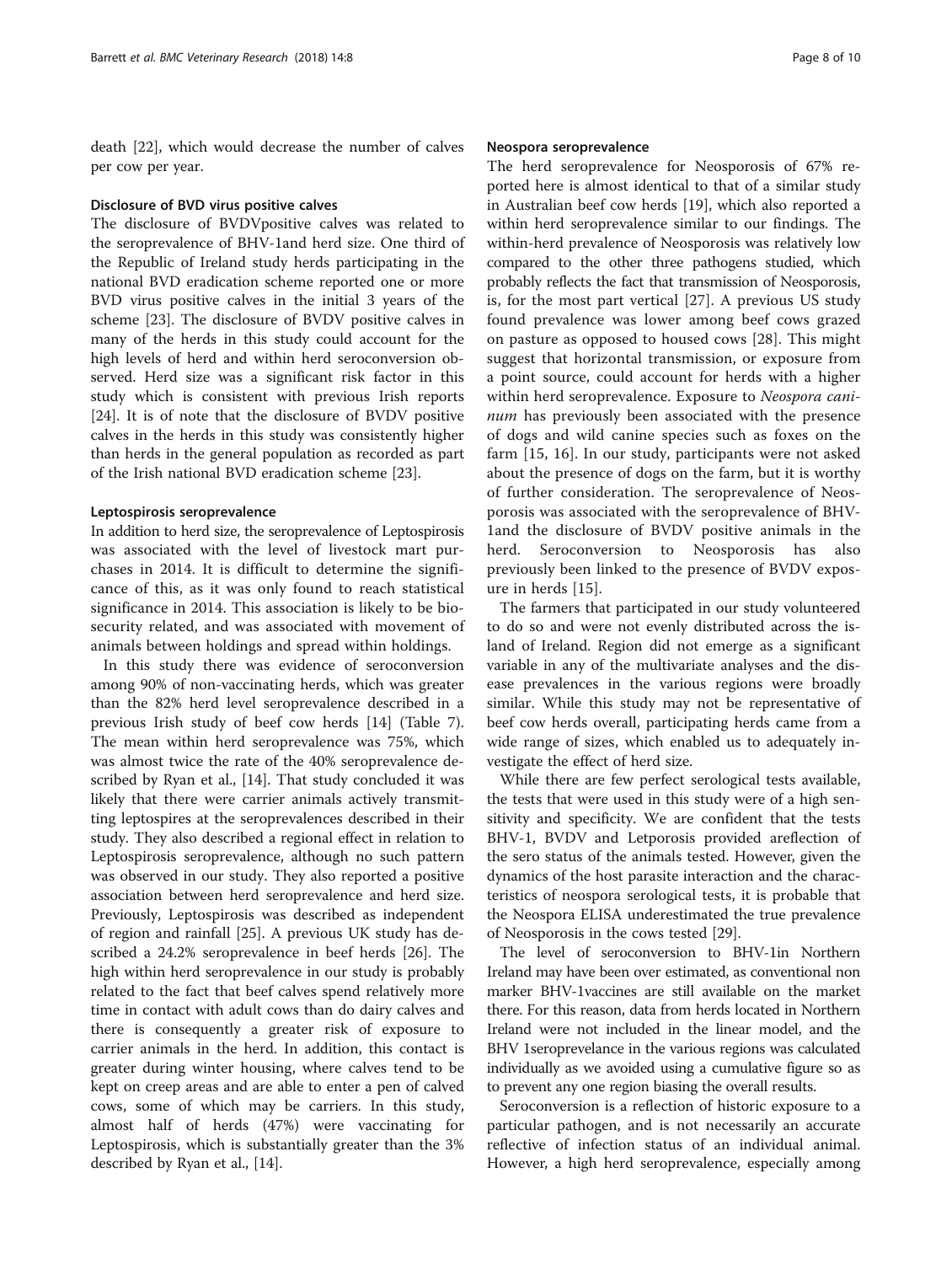<span id="page-8-0"></span>younger animals in a herd, may be suggestive of active infection in that herd. This study was herd based and could not take account of the age of the animals within those herds. The issue of individual animal factors will be addressed in a parallel piece of research (Parr et al., unpublished). Only seropositive animals were included in calculating the herd seroprevalence, and animals with an inconclusive test result were treated as seronegative as this was a herd level based study.

Vaccine usage was much higher among herds in this study than in previous studies. This may be a reflection of the targeted nature of participant selection, whereas previous studies selected herds randomly. The farmers in our study volunteered for inclusion and were therefore likely to be more motivated than the general population.

## Conclusions

Our findings support those of several previous studies that as herds increase in size there is increased exposure to pathogens. Consequently farmers with larger herds need to be aware that they must increase their efforts to avoid the introduction and spread of pathogens to their herds, to establish the health status of their herds and determine what mitigation measures are required to address those diseases.

This study has also shown that exposure to several pathogens is associated with exposure to other pathogens. This suggests that there is a common factor common to the exposure among these herds, which is likely to be related to biosecurity. This also indicates that biosecurity needs greater attention in larger herds.

#### Abbreviations

AIM: Animal Identification and Movement database; BHV-1: Bovine Herpes Virus - 1; BLV: Bovine Leukaemia Virus; BVD(V): Bovine Viral Diarrhoea (Virus),; HPRA: Health Products Regulatory Authority; IBR: Infectious Bovine Rhinotracheitis; ICBF: Irish Cattle Breeding Federation

#### Acknowledgements

The authors wish to acknowledge Peter Doolan and Federico Randi for assistance in sampling the herds. We wish to thank staff in the Sligo, Athlone and Limerick RVLs for logging in samples, aliquoting samples and serological testing.

#### Funding

This project was funded by a Dept of Agriculture, Food and the Marine FIRM grant.

#### Availability of data and materials

The data that this study is based upon are confidential and the dataset could potentially identify individuals and therefore are not available to share to comply with national data protection legislation. Reasonable requests for aggregated anonymized data will be considered by the corresponding author.

#### Authors' contributions

DB drafted the manuscript and oversaw the design and operation of the serological testing. MP led the herd selection in the Republic of Ireland, on farm serological sampling and data gathering and assisted in the drafting of the manuscript. JF oversaw the BVDV serological testing. AJ oversaw the BHV-1, Leptospirosis and Neosporosis serological testing. JT interrogated the bovine registration and movement database for all the Republic of Ireland herds. FL oversaw the serological testing and herd recruitment in Northern

Ireland. MD participated in the study design. DK led the grant application to fund the project, oversaw study design and assisted in drafting the manuscript. All authors were given the opportunity to review and comment on the manuscript. All authors read and approved the final manuscript.

#### Ethics approval

All experimental procedures involving animals were licensed by the Irish Health Products Regulatory Authority (HPRA). Protocols were conducted in accordance with the Cruelty to Animals Act (Ireland 1876), as amended by European Communities regulations 2002 and 2005) and the European Community Directive 86/609/EC and were sanctioned by the Teagasc Animal Ethics Committee. Informed verbal consent was obtained from the owners of the cattle sampled for this study, in accordance with the licensing protocols, which were overseen by the Teagasc Animal Ethics Committee.

#### Consent for publication

Not applicable.

#### Competing interests

The authors declare that they have no competing interests.

#### Publisher's Note

Springer Nature remains neutral with regard to jurisdictional claims in published maps and institutional affiliations.

#### Author details

<sup>1</sup>Department of Agriculture, Food and the Marine, SAT Division, Admin Building, Backweston, Celbridge, Co. Kildare, Ireland. <sup>2</sup>Department of Agriculture, Food and the Marine, Athlone RVL, Co. Westmeath, Athlone, Ireland. <sup>3</sup>Department of Agriculture, Food and the Marine, Limerick RVL, LimerickCo. LimerickIreland. <sup>4</sup>Teagasc, Grange, Dunsany, Trim, Co. Meath Ireland. <sup>5</sup>Teagasc, Mellows College, Athenry, Co. Galway, Ireland. <sup>6</sup>Centre for Veterinary Epidemiology and Risk Analysis, University College Dublin, Belfield, Dublin 4, Ireland. <sup>7</sup> Agri-Food and Biosciences Institute, 18a Newforge Lane, Belfast, Co Antrim BT9 5PX, Northern Ireland.

#### Received: 5 July 2017 Accepted: 19 December 2017 Published online: 06 January 2018

#### References

- 1. Perry GA, Dalton JC, Geary TW. Management factors influencing fertility in beef cattle breeding programmes. Boise: Proceedings, Applied Reproductive Strategies in Beef Cattle-Northwest; 2011.
- 2. Diskin MG, Kenny DA. Optimising reproductive performance of beef cows and replacement heifers. Animal Suppl. 2014;1:27–39. [https://doi.org/10.](http://dx.doi.org/10.1017/S175173111400086X) [1017/S175173111400086X](http://dx.doi.org/10.1017/S175173111400086X). Epub 7 Apr 2014
- 3. McHugh N, Cromie AR, Evans RD, Berry DP. Validation of national genetic evaluations for maternal beef cattle traits using Irish field data. J Animal Sci. 2014;92:1423–32.
- 4. Baker JC. The clinical manifestations of bovine viral diarrhea infection. Vet Clin North Am Food Anim Pract. 1995;11:425–45.
- 5. Cowley DJ, Clegg TA, Doherty ML, More SJ. Bovine viral diarrhoea virus seroprevalence and vaccination usage in dairy and beef herds in the Republic of Ireland. Irish Vet J. 2012;65(1):16.
- 6. Stott AW, Humphry RW, Gunn GJ , Higgins I, Hennessy T, O'Flaherty J, Graham DA. Predicted costs and benefits of eradicating BVDV from Ireland. Irish VetJ. 2012;65 [https://doi.org/10.1186/2046-0481-65-12](http://dx.doi.org/10.1186/2046-0481-65-12).
- 7. Straub O. BHV-1 infections, relevance and spread in Europe. Comp Immunol Microbiol Infect Dis. 1991;14:175–86.
- 8. Nandi S, Kumar M, Manohar M, Chauhan RS. Bovine herpes virus infections in cattle. Anim Health Res Rev. 2009;10:85–98.
- 9. Givens MD, Marley MSD. Infectious causes of embryonic and fetal mortality. Therio. 2008;66:648–54.
- 10. O'Grady L, O'Neill R, Collins D, Clegg T, More S. Herd and within-herd BoHV-1 prevalence among Irish beef herds submitting bulls for entry to a performance testing station. Irish Vet J. 2008;61:809–15.
- 11. Cowley DJ, Clegg TA, Doherty ML, More SJ. Aspects of bovine herpesvirus 1 in dairy and beef herds in the Republic of Ireland. Acta Vet Scand. 2011;53: 40. [https://doi.org/10.1186/1751-0147-53-40](http://dx.doi.org/10.1186/1751-0147-53-40).